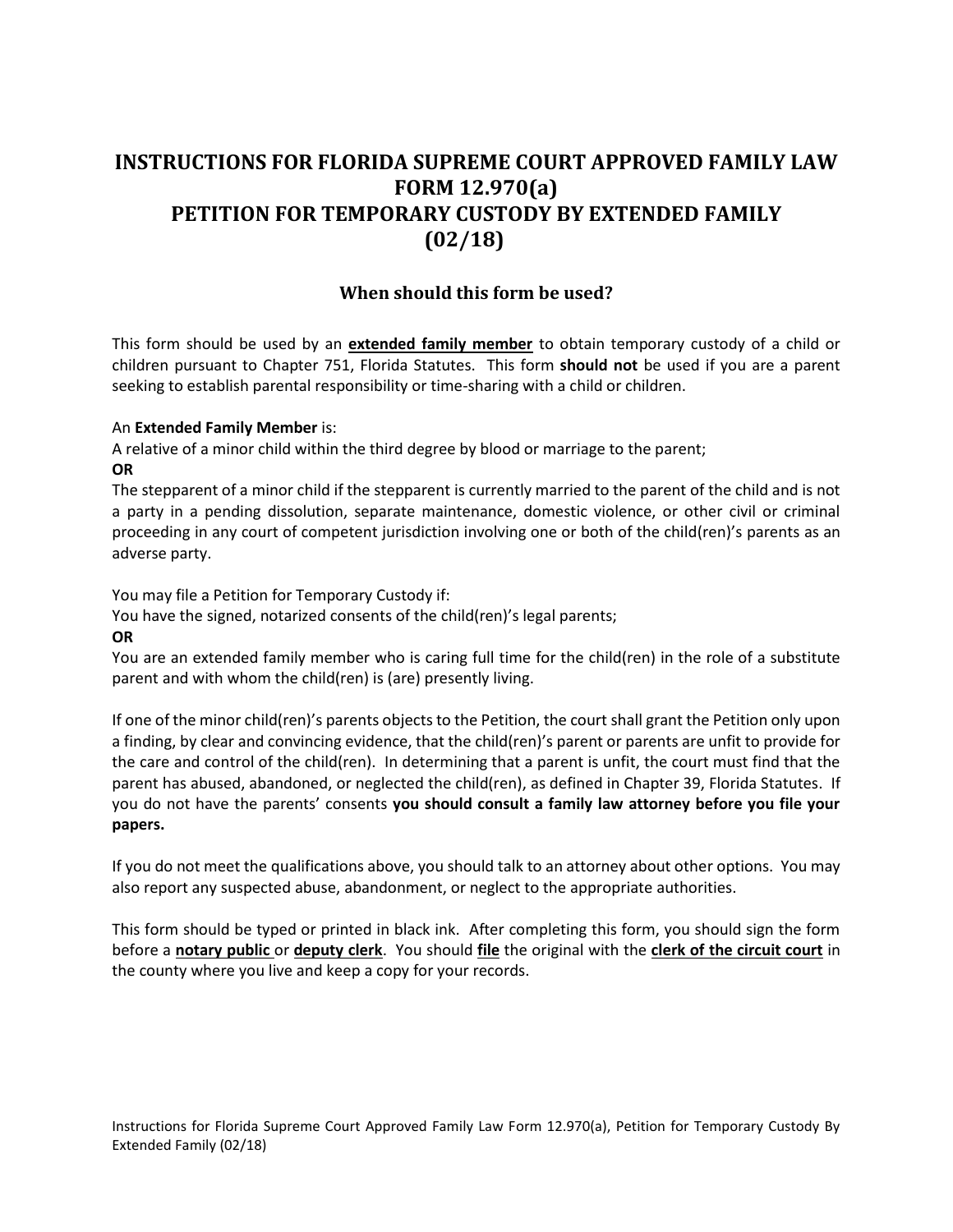### **IMPORTANT INFORMATION REGARDING E-FILING**

 The Florida Rules of Judicial Administration now require that all petitions, pleadings, and documents be  **pleadings or documents electronically; however, they are not required to do so.** If you choose to file your pleadings or other documents electronically, you must do so in accordance with Florida Rule of Judicial Administration 2.525, and you must follow the procedures of the judicial circuit in which you file. filed electronically except in certain circumstances. **Self-represented litigants may file petitions or other The rules and procedures should be carefully read and followed.** 

### **IMPORTANT INFORMATION REGARDING E-SERVICE ELECTION**

 After the initial service of process of the petition or supplemental petition by the Sheriff or certified process server, the Florida Rules of Judicial Administration now require that all documents required or permitted to be served on the other party must be served by electronic mail (e-mail) except in certain  circumstances. **You must strictly comply with the format requirements set forth in the Rules of Judicial Administration.** If you elect to participate in electronic service, which means serving or receiving pleadings by electronic mail (e-mail), or through the Florida Courts E-Filing Portal, you **must** review Florida Rule of Judicial Administration 2.516. You may find this rule at [www.flcourts.org](http://www.flcourts.org/) through the link to the Rules of Judicial Administration provided under either Family Law Forms: Getting Started, or Rules of Court in the A-Z Topical Index.

 **SELF-REPRESENTED LITIGANTS MAY SERVE DOCUMENTS BY E-MAIL; HOWEVER, THEY ARE NOT REQUIRED TO DO SO.** If a self-represented litigant elects to serve and receive documents by e-mail, the procedures must always be followed once the initial election is made.

 To serve and receive documents by e-mail, you must designate your e-mail addresses by using the  **Designation of Current Mailing and E-mail Address**, Florida Supreme Court Approved Family Law Form 12.915, and you must provide your e-mail address on each form on which your signature appears. Please **CAREFULLY** read the rules and instructions for: **Certificate of Service (General),** Florida Supreme Court Approved Family Law Form 12.914; **Designation of Current Mailing and E-mail Address**, Florida Supreme Court Approved Family Law Form 12.915; and Florida Rule of Judicial Administration 2.516.

### **What should I do next?**

 IF YOU HAVE SIGNED AND NOTARIZED WAIVERS OF SERVICE OF PROCESS AND CONSENTS from the  child(ren)'s parents , and the case is uncontested, you may contact the clerk, **family law intake staff**, or **judicial assistant**, to set a **final hearing.** You must notify the child(ren)'s parents of the hearing by using  a **Notice of Hearing (General)**, Florida Supreme Court Approved Family Law Form 12.923, or other appropriate notice of hearing form.

If one of the parents is deceased, you must file a certified copy of the proof of death.

 Instructions for Florida Supreme Court Approved Family Law Form 12.970(a), Petition for Temporary Custody By IF YOU DO NOT HAVE SIGNED AND NOTARIZED WAIVERS OF SERVICE OF PROCESS AND CONSENTS from lives, you should use **personal service.** If you absolutely do not know where he or she lives after conducting a diligent search, you may use **constructive service.** You must complete all of the searches the child(ren)'s parents, you must properly notify the parents of the **petition**. If you know where he or she Extended Family (02/18)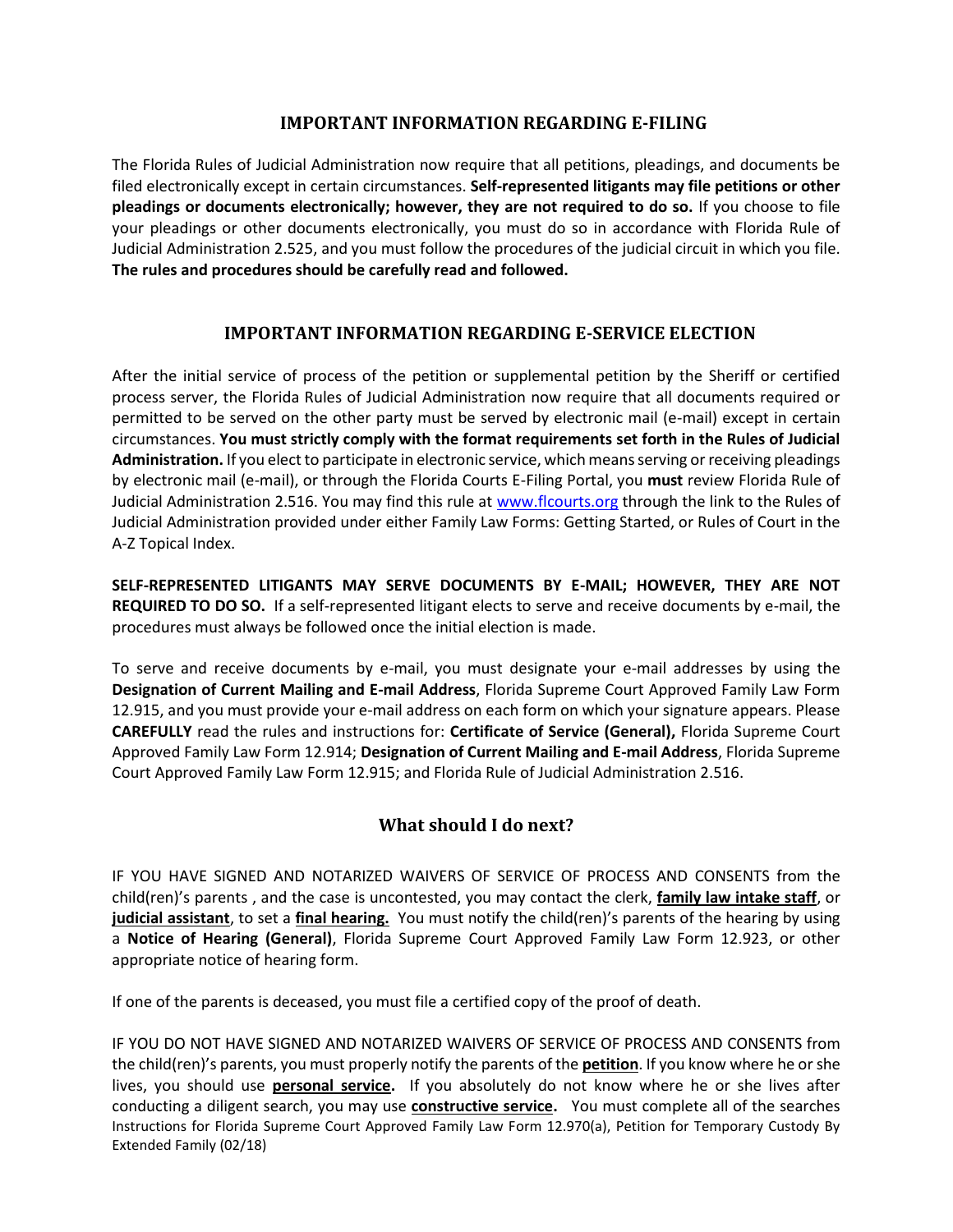listed in the **Affidavit of Diligent Search and Inquiry**, Florida Family Law Rules of Procedure Form 12.913(c), and file the form with the clerk. You should seek legal advice on constructive service as this is a complicated area of the law. If the identity of one parent is unknown, you will need to seek legal advice to determine the proper way to serve an unknown parent. For more information, see Chapter 49, Florida Statutes.

 If personal service is used, the **parents** have 20 days to answer after being served with your petition. Your case will generally proceed in one of the following ways:

 **DEFAULT.** If after 20 days, no **answer** has been filed, you may file a **Motion for Default**, Florida Supreme Court Approved Family Law Form 12.922(a), with the clerk of court. You must file a **Notice for Trial**, Florida Supreme Court Approved Family Law Form 12.924. Then, if you have filed all of the required papers, you may contact the clerk, **family law intake staff**, or **judicial assistant**, to set a **final hearing.** You must notify the child(ren)'s parents of the hearing by using a **Notice of Hearing (General)**, Florida Supreme Court Approved Family Law Form 12.923, or other appropriate notice of hearing form.

 **CONTESTED.** If either parent files an answer which disagrees with or denies anything in your petition and you are unable to settle the disputed issues, you must file a **Notice for Trial**, Florida Supreme Court Approved Family Law Form 12.924, to request a final hearing. Some circuits may require the completion of **mediation** before a final hearing may be set. You should contact the clerk, **family law intake staff**, or **judicial assistant** for instructions on how to set your case for **trial** (final hearing).

 At any time, either or both of the child(ren)'s parents may petition the court to modify or terminate the order granting temporary custody. The court shall terminate the order upon a finding that the parent is a fit parent, or by the consent of the parties. The court may modify an order granting temporary custody if the parties consent or if the modification is in the best interest of the child(ren).

# **Where can I look for more information?**

 **Before proceeding, you should read General Information for Self-Represented Litigants found at the beginning of these forms.** The words that are in **bold underline** in these instructions are defined there. For further information, see Chapter 751 and Chapter 39, Florida Statutes.

# **Special Notes. .** *.*

 If you do not have the money to pay the filing fee, you may obtain an application for Determination of Civil Indigent Status, fill it out, and the clerk will determine whether you are eligible to have filing fees deferred.

With this petition, you must file the following and provide a copy to the other party:

- **Uniform Child Custody Jurisdiction and Enforcement Act (UCCJEA) Affidavit,** Florida Supreme Court Approved Family Law Form 12.902(d).
- **Notice of Related Cases**, Florida Family Law Rules of Procedure Form 12.900(h).
- **Family Court Cover Sheet**, Florida Family Law Rules of Procedure Form 12.928.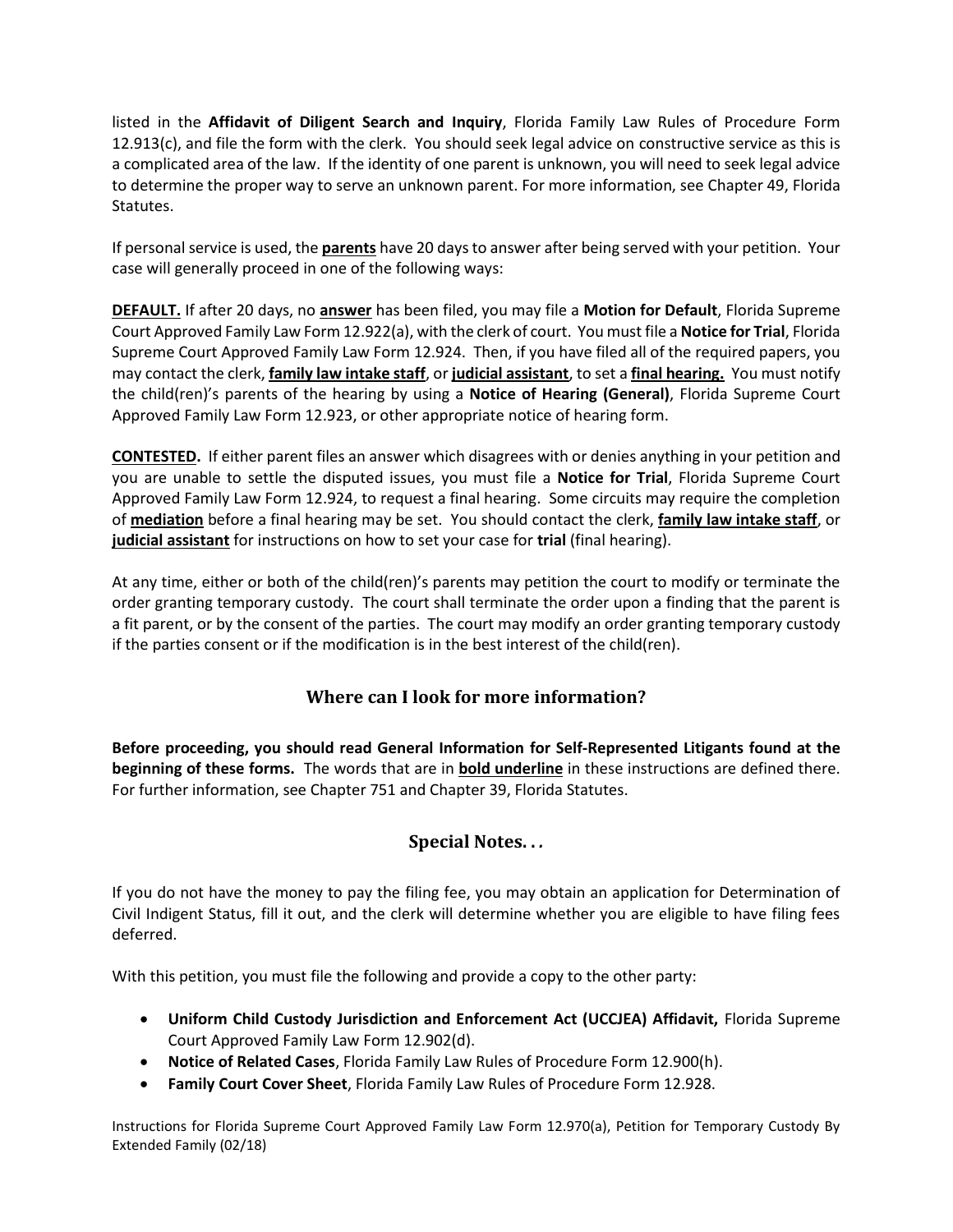**Non-Military Affidavit**, Florida Supreme Court Approved Family Law Form 12.912(b). (Required only for obtaining a default on petitions that have been personally or constructively served. Not required if both parents have signed a waiver and consent)

 Remember, a person who is NOT an attorney is called a nonlawyer. If a nonlawyer helps you fill out these forms, that person must give you a copy of a **Disclosure from Nonlawyer**, Florida Family Law Rules of Procedure Form 12.900(a), before he or she helps you. A nonlawyer helping you fill out these forms **must**  also put his or her name, address, and telephone number on the bottom of the last page of every form he or she helps you complete. or she helps you complete. Instructions for Florida Supreme Court Approved Family Law Form 12.970(a), Petition for Temporary Custody By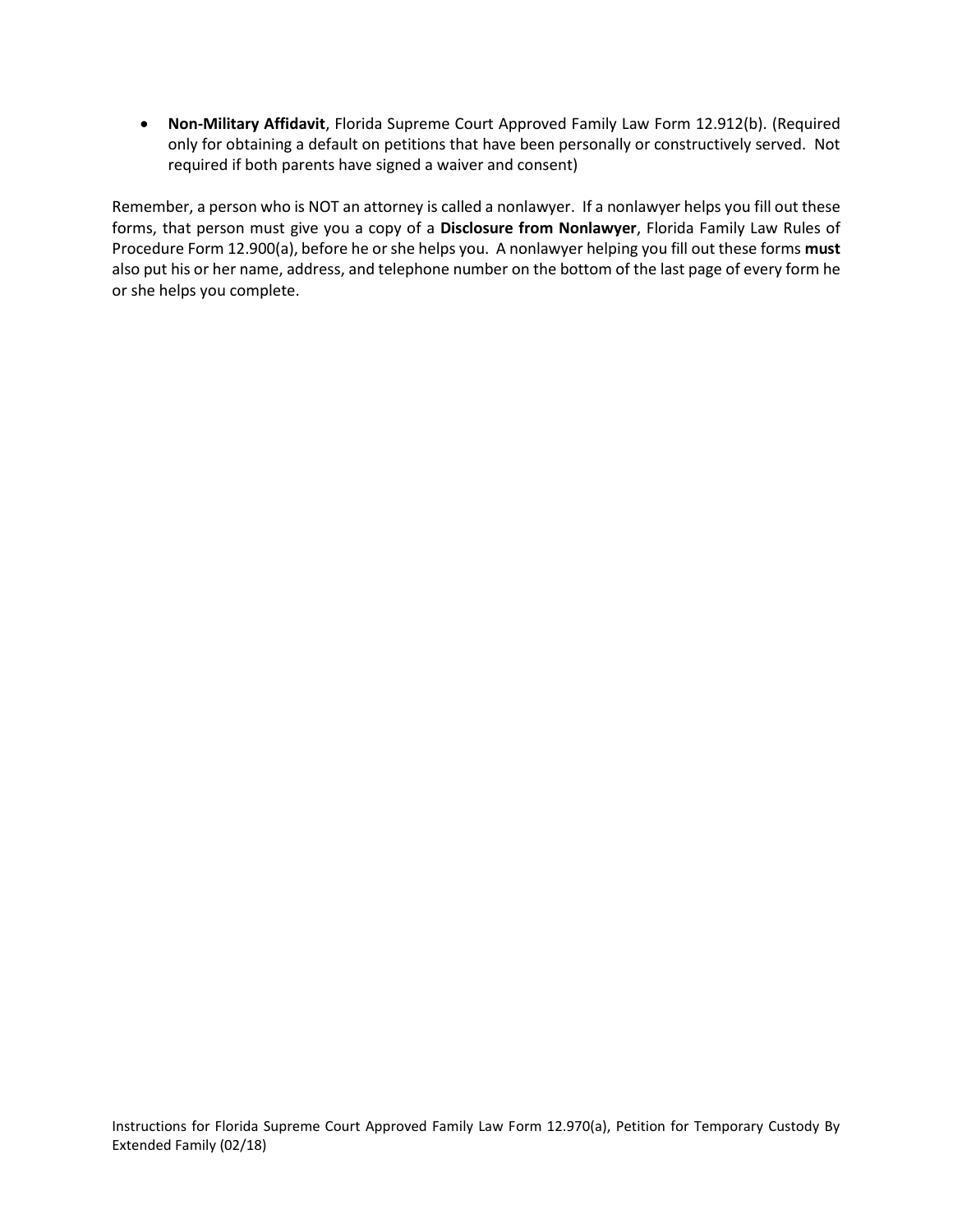IN THE CIRCUIT COURT OF THE \_\_\_\_\_\_\_\_\_\_\_\_ JUDICIAL CIRCUIT, IN AND FOR \_\_\_\_\_\_\_\_\_\_\_\_\_\_\_\_\_\_\_\_\_\_\_\_\_\_\_ COUNTY, FLORIDA

> Case No: \_\_\_\_\_\_\_\_\_\_\_\_\_\_\_\_\_\_\_\_\_\_\_ Division: \_\_\_\_\_\_\_\_\_\_\_\_\_\_\_\_\_\_\_\_\_\_\_

IN THE INTEREST OF

|             | Child(ren)  |
|-------------|-------------|
|             | Petitioner, |
| and         |             |
| Respondent/ |             |
| Respondent/ |             |

# **PETITION FOR TEMPORARY CUSTODY BY EXTENDED FAMILY**

 Petitioner, *{full legal name}* \_\_\_\_\_\_\_\_\_\_\_\_\_\_\_\_\_\_\_\_\_\_\_\_\_\_\_\_\_\_\_\_\_, being sworn, certifies that the following information is true:

\_\_\_\_\_\_\_\_\_\_\_\_\_\_\_\_\_\_\_\_\_\_\_\_\_\_\_\_\_\_\_\_\_\_\_\_\_\_\_\_\_\_\_\_\_\_\_\_\_\_\_\_\_\_\_\_\_\_\_\_\_\_\_\_\_\_\_\_\_\_\_\_\_\_

\_\_\_\_\_\_\_\_\_\_\_\_\_\_\_\_\_\_\_\_\_\_\_\_\_\_\_\_\_\_\_\_\_\_\_\_\_\_\_\_\_\_\_\_\_\_\_\_\_\_\_\_\_\_\_\_\_\_\_\_\_\_\_\_\_\_\_\_\_\_\_\_\_\_

\_\_\_\_\_\_\_\_\_\_\_\_\_\_\_\_\_\_\_\_\_\_\_\_\_\_\_\_\_\_\_\_\_\_\_\_\_\_\_\_\_\_\_\_\_\_\_\_\_\_\_\_\_\_\_\_\_\_\_\_\_\_\_\_\_\_\_\_\_\_\_\_\_\_

- 1. This is an action for temporary custody pursuant to Chapter 751, Florida Statutes.
- Name 2. Petitioner requests temporary custody of the following minor child(ren): Date of Birth Current Address

| 3. Petitioner completed a Uniform Child Custody Jurisdiction and Enforcement Act Affidavit,            |
|--------------------------------------------------------------------------------------------------------|
| Florida Supreme Court Approved Family Law Form 12.902(d), which was filed with this Petition.          |
| The affidavit includes the names and current addresses of the persons with whom the child(ren)         |
| has (have) lived during the past 5 years, the places where the child (ren) has (have) lived during the |
| past 5 years, and information concerning any custody proceeding in this or any other state with        |
| respect to the child(ren). If the Affidavit is not completely filled out, signed under oath, and filed |
| with the Petition, the case may be dismissed without hearing.                                          |

 4. Petitioner is an extended family member who is: *{Choose one only}*   $\Box$  Related to the minor child(ren) within the third degree by blood or marriage to a parent;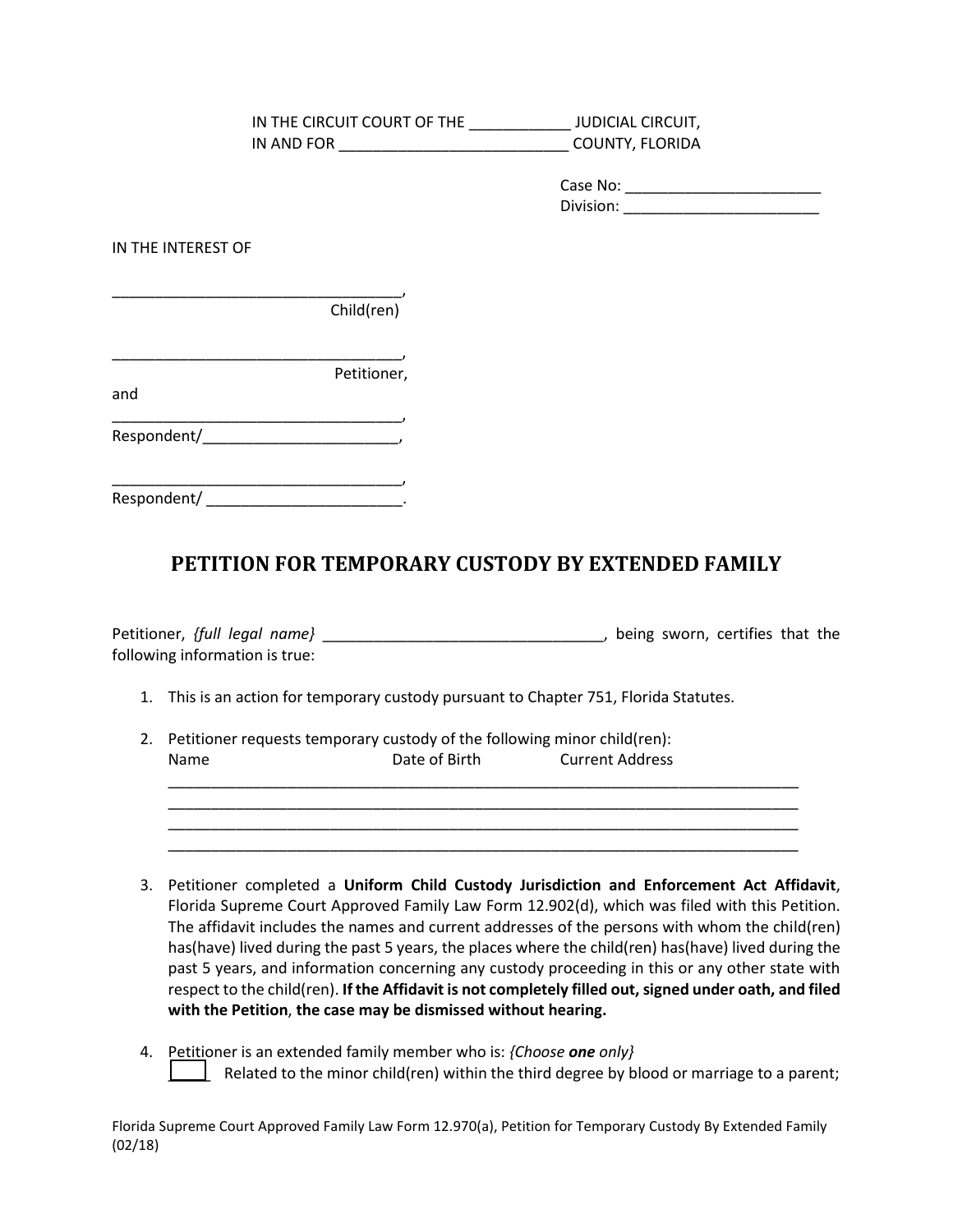\_\_\_\_\_ The stepparent of the minor child(ren), is married to Respondent *{full legal name}*  \_\_\_\_\_\_\_\_\_\_\_\_\_\_\_\_\_\_\_\_\_\_ and is not a party in a pending dissolution, separate maintenance, domestic violence, or other civil or criminal proceeding in any court of competent jurisdiction involving one or both of the child(ren)'s parents as an adverse party. **OR** 

|  | 5. Petitioner's relationship to the minor child(ren) is: |  |
|--|----------------------------------------------------------|--|
|--|----------------------------------------------------------|--|

6. The residence and post office address of the Petitioner is:

 7. Petitioner is a proper person to be awarded temporary custody because: *{Choose one only}*  \_\_\_\_\_ Petitioner has the signed, notarized consent from **both** of the child(ren)'s legal parents;

\_\_\_\_\_\_\_\_\_\_\_\_\_\_\_\_\_\_\_\_\_\_\_\_\_\_\_\_\_\_\_\_\_\_\_\_\_\_\_\_\_\_\_\_\_\_\_\_\_\_\_\_\_\_\_\_\_\_\_\_\_\_\_\_\_\_\_\_\_\_\_\_\_\_\_\_.

### **OR**

**The Petitioner is caring full time for the child(ren) in the role of a substitute parent and the** child(ren) currently live with the Petitioner.

 **If Petitioner does not have the signed consents from both parents or is not caring for the child(ren) full time as a substitute parent, Petitioner cannot obtain temporary custody under Chapter 751, Florida Statutes. Petitioner should consult an attorney about other options.** 

 9. The Consents of Parent *{full legal name}\_\_\_\_\_\_\_\_\_\_\_\_\_\_\_\_\_\_\_\_\_\_\_\_\_\_\_\_\_* and/or Parent \_\_\_\_\_\_\_\_\_\_\_\_\_\_\_\_\_\_\_\_\_\_\_\_\_\_\_\_\_\_\_\_\_\_\_\_\_\_\_\_\_\_\_\_\_\_\_\_\_\_\_\_\_\_\_\_\_\_\_\_\_\_\_\_\_\_\_\_\_\_\_\_\_\_\_ 8. The legal parents of the child(ren) are: a. \_\_\_\_\_\_\_\_\_\_\_\_\_\_\_\_\_\_\_\_\_\_\_\_\_\_\_\_\_\_\_, whose current address is: \_\_\_\_\_\_\_\_\_\_\_\_\_\_\_\_\_\_ \_\_\_\_\_\_\_\_\_\_\_\_\_\_\_\_\_\_\_\_\_\_\_\_\_\_\_\_\_\_\_\_\_\_\_\_\_\_\_\_\_\_\_\_\_\_\_\_\_\_\_\_\_\_\_\_\_\_\_\_\_\_\_\_\_\_\_\_\_\_\_\_\_. b. \_\_\_\_\_\_\_\_\_\_\_\_\_\_\_\_\_\_\_\_\_\_\_\_\_\_\_\_, whose current address is: \_\_\_\_\_\_\_\_\_\_\_\_\_\_\_\_\_\_\_\_\_ \_\_\_\_\_\_\_\_\_\_\_\_\_\_\_\_\_\_\_\_\_\_\_\_\_\_\_\_\_\_\_\_\_\_\_\_\_\_\_\_\_\_\_\_\_\_\_\_\_\_\_\_\_\_\_\_\_\_\_\_\_\_\_\_\_\_\_\_\_\_\_\_. *{full legal name}* \_\_\_\_\_\_\_\_\_\_\_\_\_\_\_\_\_\_\_\_\_\_\_\_\_\_\_\_\_\_\_\_\_\_\_ is/are attached to the Petition.

#### **OR**

 *{If Applicable}* The Consent of Parent *{full legal name}* \_\_\_\_\_\_\_\_\_\_\_\_\_\_\_\_\_\_\_\_\_\_\_ is not attached because that parent is deceased. A certified copy of the proof of death is attached.

#### **OR**

defined in Chapter 39, Florida Statutes are: (attach additional sheets if necessary) \_\_\_\_\_\_\_\_\_\_\_ Consent has NOT been obtained from the parents. The specific acts or omissions of the parents which demonstrate that the parents have abused, abandoned, or neglected the child(ren) as

\_\_\_\_\_\_\_\_\_\_\_\_\_\_\_\_\_\_\_\_\_\_\_\_\_\_\_\_\_\_\_\_\_\_\_\_\_\_\_\_\_\_\_\_\_\_\_\_\_\_\_\_\_\_\_\_\_\_\_\_\_\_\_\_\_\_\_\_\_\_\_\_\_\_\_\_\_ \_\_\_\_\_\_\_\_\_\_\_\_\_\_\_\_\_\_\_\_\_\_\_\_\_\_\_\_\_\_\_\_\_\_\_\_\_\_\_\_\_\_\_\_\_\_\_\_\_\_\_\_\_\_\_\_\_\_\_\_\_\_\_\_\_\_\_\_\_\_\_\_\_\_\_\_\_\_ \_\_\_\_\_\_\_\_\_\_\_\_\_\_\_\_\_\_\_\_\_\_\_\_\_\_\_\_\_\_\_\_\_\_\_\_\_\_\_\_\_\_\_\_\_\_\_\_\_\_\_\_\_\_\_\_\_\_\_\_\_\_\_\_\_\_\_\_\_\_\_\_\_\_\_\_\_\_

\_\_\_\_\_\_\_\_\_\_\_\_\_\_\_\_\_\_\_\_\_\_\_\_\_\_\_\_\_\_\_\_\_\_\_\_\_\_\_\_\_\_\_\_\_\_\_\_\_\_\_\_\_\_\_\_\_\_\_\_\_\_\_\_\_\_\_\_\_\_\_\_\_\_\_\_\_\_.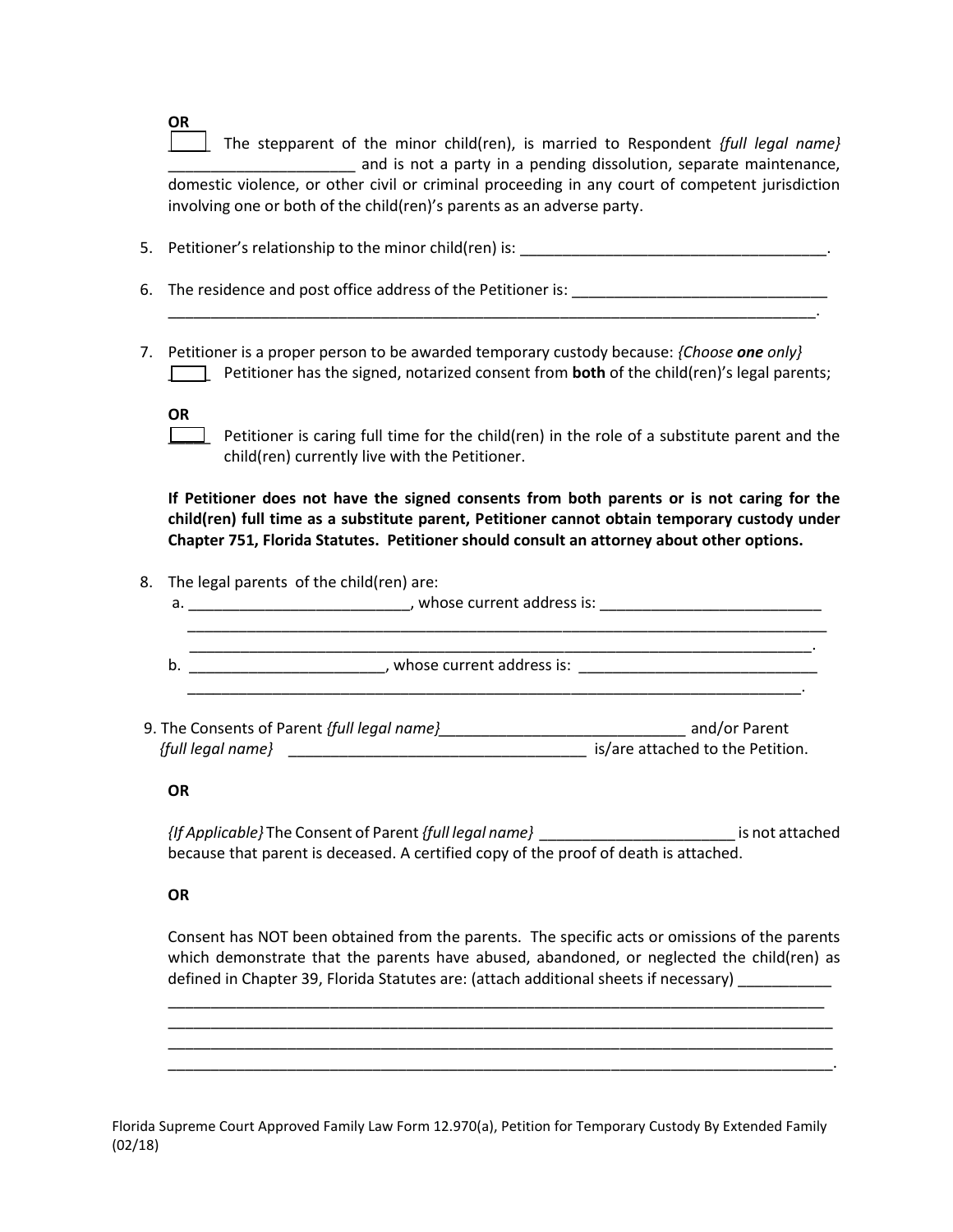10. Petitioner requests temporary custody be granted for the following period of time:

| The reasons that support this request are: The reasons of the control of the control of the control of the control of the control of the control of the control of the control of the control of the control of the control of |                                                                                                                                                                                                                                                                     |  |
|--------------------------------------------------------------------------------------------------------------------------------------------------------------------------------------------------------------------------------|---------------------------------------------------------------------------------------------------------------------------------------------------------------------------------------------------------------------------------------------------------------------|--|
|                                                                                                                                                                                                                                |                                                                                                                                                                                                                                                                     |  |
|                                                                                                                                                                                                                                |                                                                                                                                                                                                                                                                     |  |
|                                                                                                                                                                                                                                | 11. It is in the best interests of the child(ren) that the Petitioner have temporary custody of the                                                                                                                                                                 |  |
|                                                                                                                                                                                                                                |                                                                                                                                                                                                                                                                     |  |
| 12. ORDER OF PROTECTION                                                                                                                                                                                                        |                                                                                                                                                                                                                                                                     |  |
| a.                                                                                                                                                                                                                             | Petitioner <b>IS NOT</b> aware of any temporary or permanent order for protection entered on<br>behalf of or against either parent, the Petitioner, or the child(ren) in Florida or any other<br>jurisdiction.                                                      |  |
| <b>OR</b>                                                                                                                                                                                                                      |                                                                                                                                                                                                                                                                     |  |
| b.                                                                                                                                                                                                                             | Petitioner IS aware of the following temporary or permanent orders for protection<br>entered on behalf of or against either parent, the Petitioner, or the child(ren) in Florida<br>or any other jurisdiction. The court entering the order and the case number is: |  |
|                                                                                                                                                                                                                                |                                                                                                                                                                                                                                                                     |  |
|                                                                                                                                                                                                                                |                                                                                                                                                                                                                                                                     |  |
|                                                                                                                                                                                                                                | 13. TEMPORARY OR PERMANENT CHILD SUPPORT ORDERS                                                                                                                                                                                                                     |  |
| a.                                                                                                                                                                                                                             | Petitioner IS NOT aware of any temporary or permanent orders for child support for the<br>minor child(ren).                                                                                                                                                         |  |
| <b>OR</b>                                                                                                                                                                                                                      |                                                                                                                                                                                                                                                                     |  |
| b.                                                                                                                                                                                                                             | Petitioner IS aware of the following temporary or permanent order for child support for<br>the minor child(ren). The court entering the order and the case number is:                                                                                               |  |
|                                                                                                                                                                                                                                |                                                                                                                                                                                                                                                                     |  |
|                                                                                                                                                                                                                                | 14. CHILD SUPPORT (Choose one only)<br>(You must have proof or waiver of service of process upon the parent(s) or a Waiver of Service of<br>Process and Consent for the court to consider an award for child support)                                               |  |
|                                                                                                                                                                                                                                | Petitioner requests the court to order the parents to pay child support.                                                                                                                                                                                            |  |
|                                                                                                                                                                                                                                |                                                                                                                                                                                                                                                                     |  |
|                                                                                                                                                                                                                                |                                                                                                                                                                                                                                                                     |  |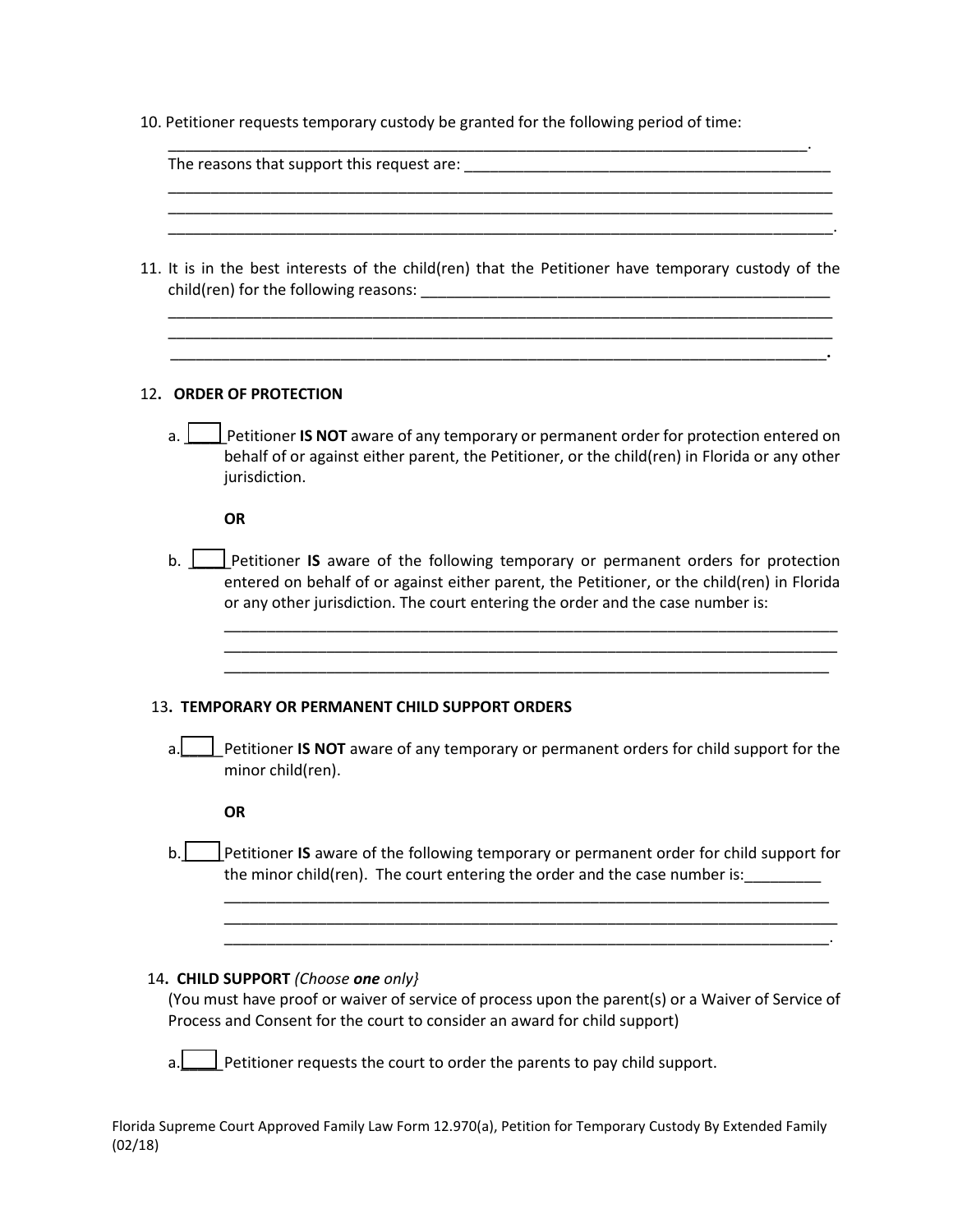|  | b. Petitioner requests the court to redirect all or part of the parents' existing child support |  |
|--|-------------------------------------------------------------------------------------------------|--|
|  | obligation(s) to the Petitioner.                                                                |  |

- c.**[** [11] Petitioner requests the court to redirect all or part of the parents' existing child support obligation(s) to the Petitioner, and to award the Petitioner retroactive child support .
- 15. Petitioner **Quangelian Content** does not request that the court establish reasonable visitation or a time-sharing schedule with the parents.
- 16. Other: \_\_\_\_\_\_\_\_\_\_\_\_\_\_\_\_\_\_\_\_\_\_\_\_\_\_\_\_\_\_\_\_\_\_\_\_\_\_\_\_\_\_\_\_\_\_\_\_\_\_\_\_\_\_\_\_\_\_\_\_\_\_\_\_\_\_\_\_\_\_ \_\_\_\_\_\_\_\_\_\_\_\_\_\_\_\_\_\_\_\_\_\_\_\_\_\_\_\_\_\_\_\_\_\_\_\_\_\_\_\_\_\_\_\_\_\_\_\_\_\_\_\_\_\_\_\_\_\_\_\_\_\_\_\_\_\_\_\_\_\_\_\_\_\_\_\_\_

\_\_\_\_\_\_\_\_\_\_\_\_\_\_\_\_\_\_\_\_\_\_\_\_\_\_\_\_\_\_\_\_\_\_\_\_\_\_\_\_\_\_\_\_\_\_\_\_\_\_\_\_\_\_\_\_\_\_\_\_\_\_\_\_\_\_\_\_\_\_\_\_\_\_\_\_\_.

 subject to this proceeding; award the Petitioner other relief as requested; and award any other relief that WHEREFORE, Petitioner requests that this Court grant the Petitioner temporary custody of the child(ren) the Court deems necessary.

 **I understand that I am swearing or affirming under oath to the truthfulness of the claims made in this petition and that the punishment for knowingly making a false statement includes fines and/or imprisonment.** 

|                                                                        | Signature of Petitioner                                                 |
|------------------------------------------------------------------------|-------------------------------------------------------------------------|
|                                                                        |                                                                         |
|                                                                        |                                                                         |
|                                                                        |                                                                         |
|                                                                        |                                                                         |
|                                                                        |                                                                         |
|                                                                        | Designated E-Mail Address(es): _______________________                  |
| <b>STATE OF FLORIDA</b><br>COUNTY OF _________________________________ |                                                                         |
|                                                                        |                                                                         |
|                                                                        | NOTARY PUBLIC OR DEPUTY CLERK                                           |
|                                                                        | {Print, type, or stamp commissioned name of notary or<br>deputy clerk.} |
| Personally known                                                       |                                                                         |
| Produced identification                                                |                                                                         |
|                                                                        |                                                                         |